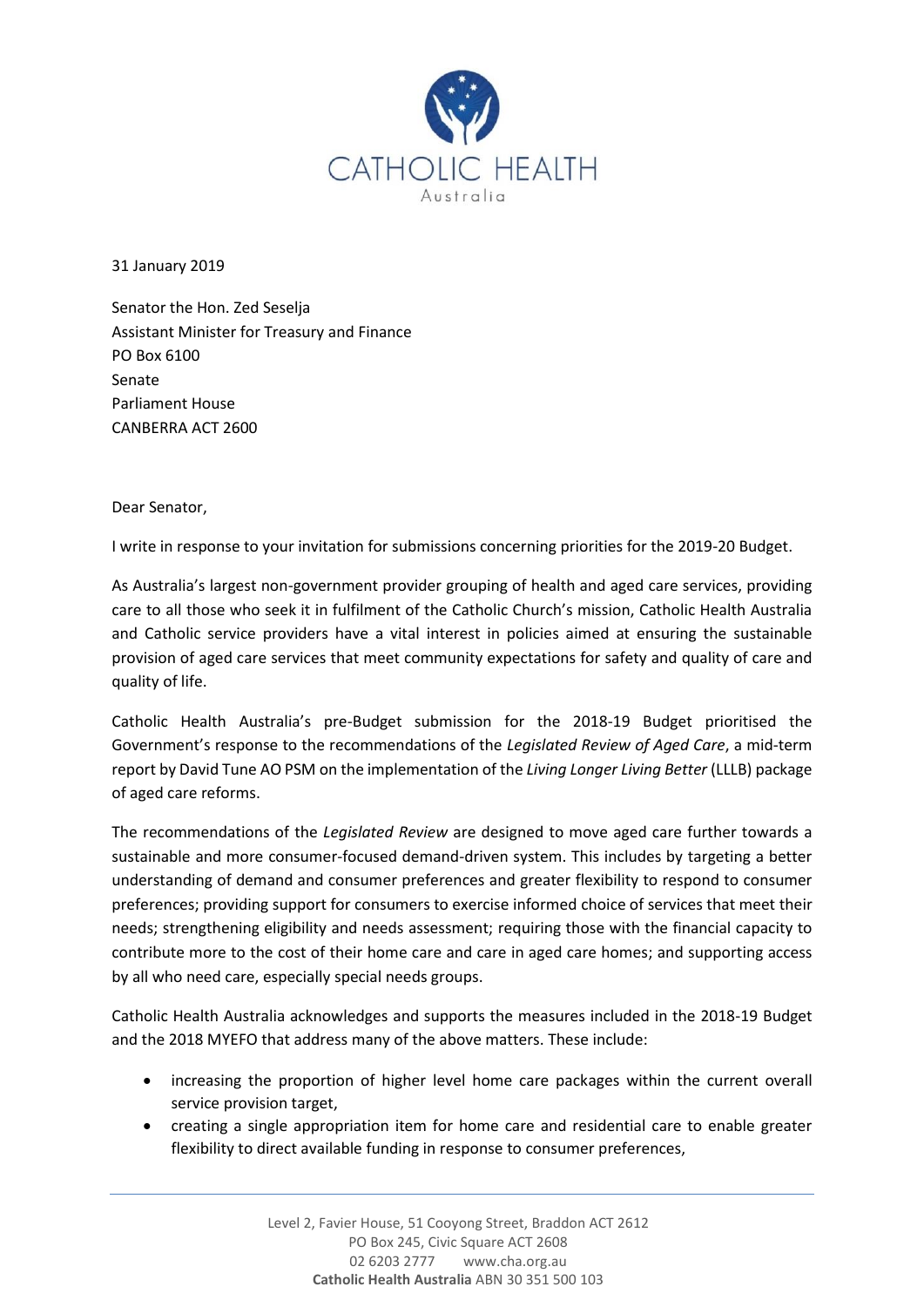- in-principle support for, and funding to plan the extension of 'funding following the consumer' for home care packages to residential care,
- funding trials of outreach service models to help consumers make informed choices about aged care services that meet their needs,
- a commitment to strengthen and simplify eligibility and needs assessment processes, including by integrating the workforces comprising Regional Assessment Services and Aged Care Assessment Teams,
- funding for a review of the Multi-Purpose Service model to improve its effectiveness in providing health and aged care services for small rural communities and additional funding for rural and remote services, and
- reform of the Pension Loan Scheme

Catholic Health Australia also notes that following the Carnell/Paterson Report, the Government is implementing significant enhancements to the regulatory quality framework for aged care.

As well as prioritising the implementation of the above Budget and MYEFO measures stemming from the *Legislated Review* and the Carnell/Paterson Report, more needs to be done to implement recommendations of the *Legislated Review* aimed at strengthening the sustainability of future aged care services. These measures do not need to await the report of the Royal Commission into Quality and Safety in Aged Care.

# Sustainable aged care services

Although the *Legislated Review* found that there is currently insufficient data to make accurate estimates of future demand for aged care services, the *Review* concluded that as the baby-boomer generation ages, a significant growth in service provision and expenditure will be required. It noted that Australia's population aged 65-84 and 85 and over will, by 2054-55, increase by 4 million to 7 million and by 1.5 million to 2 million respectively.

Even based on the current service provision target, which will not meet demand, government spending on aged care services is estimated in the Intergenerational Report to almost double to be 1.7% of GDP by 2054-55.

Government currently funds 97% of the cost of home care packages, 94% of care costs in residential aged care and 90% of the cost of home support (the Commonwealth Home Support Program). It is unlikely that future governments will be able to continue to meet this proportion of costs while at the same time respond to increasing demand associated with the ageing of the population and rising community expectations about the quality of life and care for the frail aged.

Catholic Health Australia would support action to implement the recommendations in the *Legislated Review* designed to improve the sustainability of aged care services. A practical option would be to reciprocate increased government spending with increased contributions by those with the financial capacity to contribute more, complemented by increased consumer choice and control and an effective regulatory framework to support quality and safety.

The *Legislated Review's* recommendations in question include:

 Including the full value of the consumer's former home in the means test for residential care when there is no protected person in that home. Savings would accrue to the Budget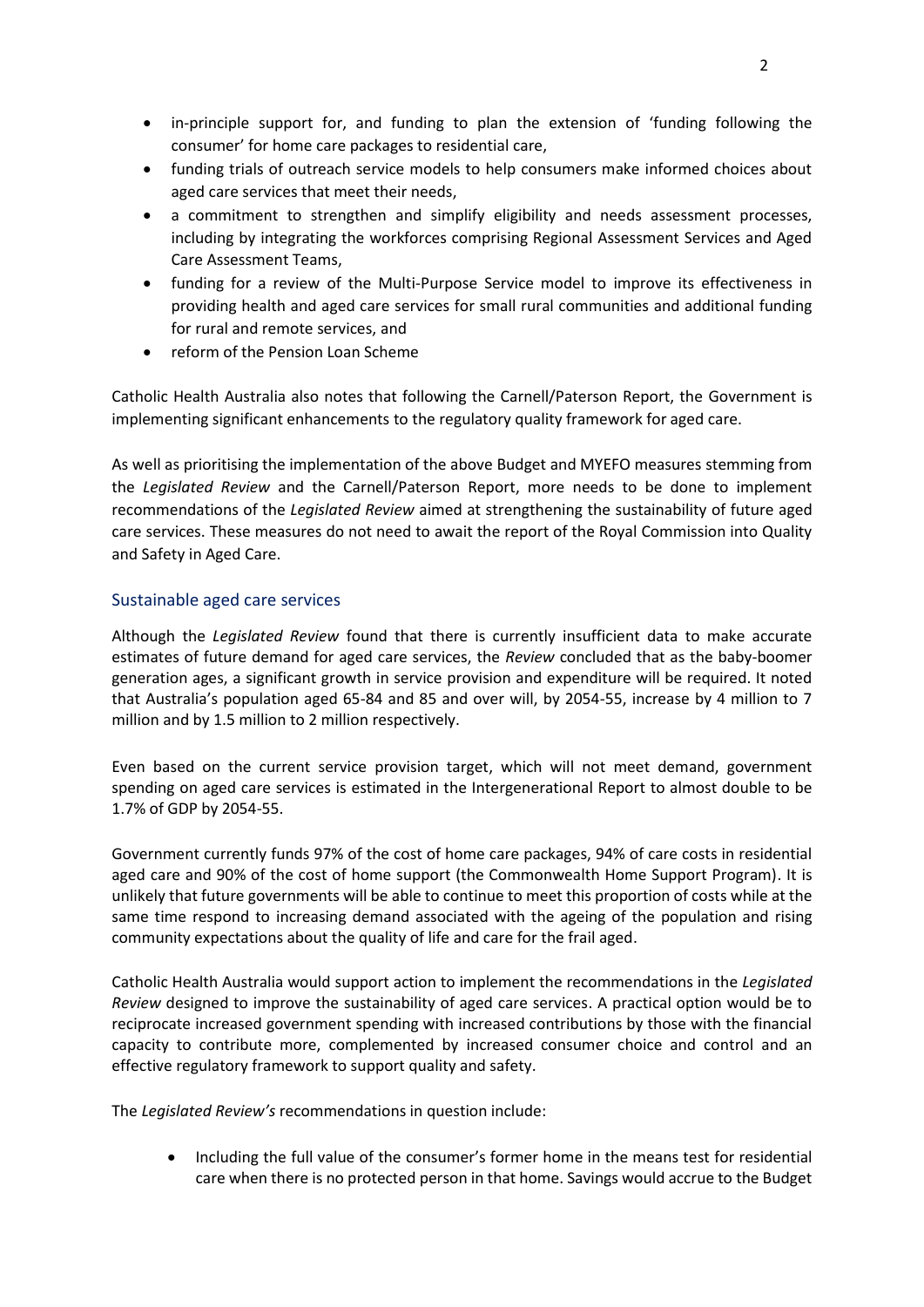and provide greater scope to meet the cost of increasing demand as Australia's population ages, and to support those with lesser means.

- Abolishing the annual and lifetime caps on income tested care fees in home care and means tested care fees in residential care.
- Allowing residential providers to charge non-low means residents a higher basic daily fee for everyday living services, with amounts over \$100 per day to be approved by the Aged Care Pricing Commissioner. Fees for everyday living servicesfor all residents are currently capped at 85% of the single age pension. The cap limits the quality of life for residents that can be supported and the ability of providers to respond to community expectations. The current regulations allowing fees for 'additional' services are confusing for providers and consumers, and are no longer fit for purpose.
- Requiring providers to charge the basic care fee in home care and make the value of the basic care fee proportionate to the value of the home care package.
- Introducing mandatory consumer contributions for services under the Commonwealth Home Support Program. Fees could be proportionate to the value of services, as recommended by the *Legislated Review* for home care packages.

## Matters arising since the *Legislated Review*

There are also a number of issues that have gained prominence since the *Legislated Review* which require attention in the 2019-20 Budget. In particular the deteriorating financial performance of residential aged care providers, the queue for home care packages and the increasing amount of unspent home care package funding held by approved providers.

These issues also do not need to await the outcome of the Royal Commission.

## *1. The deteriorating financial performance of residential aged care providers*

Both the Aged Care Financing Authority (ACFA) 2018 Annual Report and the quarterly financial performance surveys undertaken by the accounting firm, StewartBrown, have identified a decline in financial performance of residential aged care providers since changes to the Aged Care Funding Instrument (ACFI) were progressively introduced since July 2016 and indexation was withheld for 2017-18. StewartBrown's survey indicates that the proportion of facilities operating at a loss (negative earnings before tax) increased to 45% in 2017-18 (from 33% in 2016-17), rising to 63% for outer regional and rural and remote services. This result largely reflects that the average daily ACFI for 2017-18 (\$172.23) was the same in nominal terms as that for 2016-17, whereas direct care costs per bed day alone increased by 4.3%. As well, average ACFI expenditure is normally budgeted to provide for some real increase as the level of acuity of residents still continues to increase.

Catholic Health Australia notes ACFA's analysis (2018 Annual Report) that since it was introduced in 2008-09, the ACFI care funding tool has resulted in pronounced volatility in annual funding per resident per day above indexation, ranging from 2.1% to 8.1% which is problematic for government Budget management and financial management by providers. ACFA's analysis also shows that the indexation applied to care subsidies has been noticeably lower than growth in a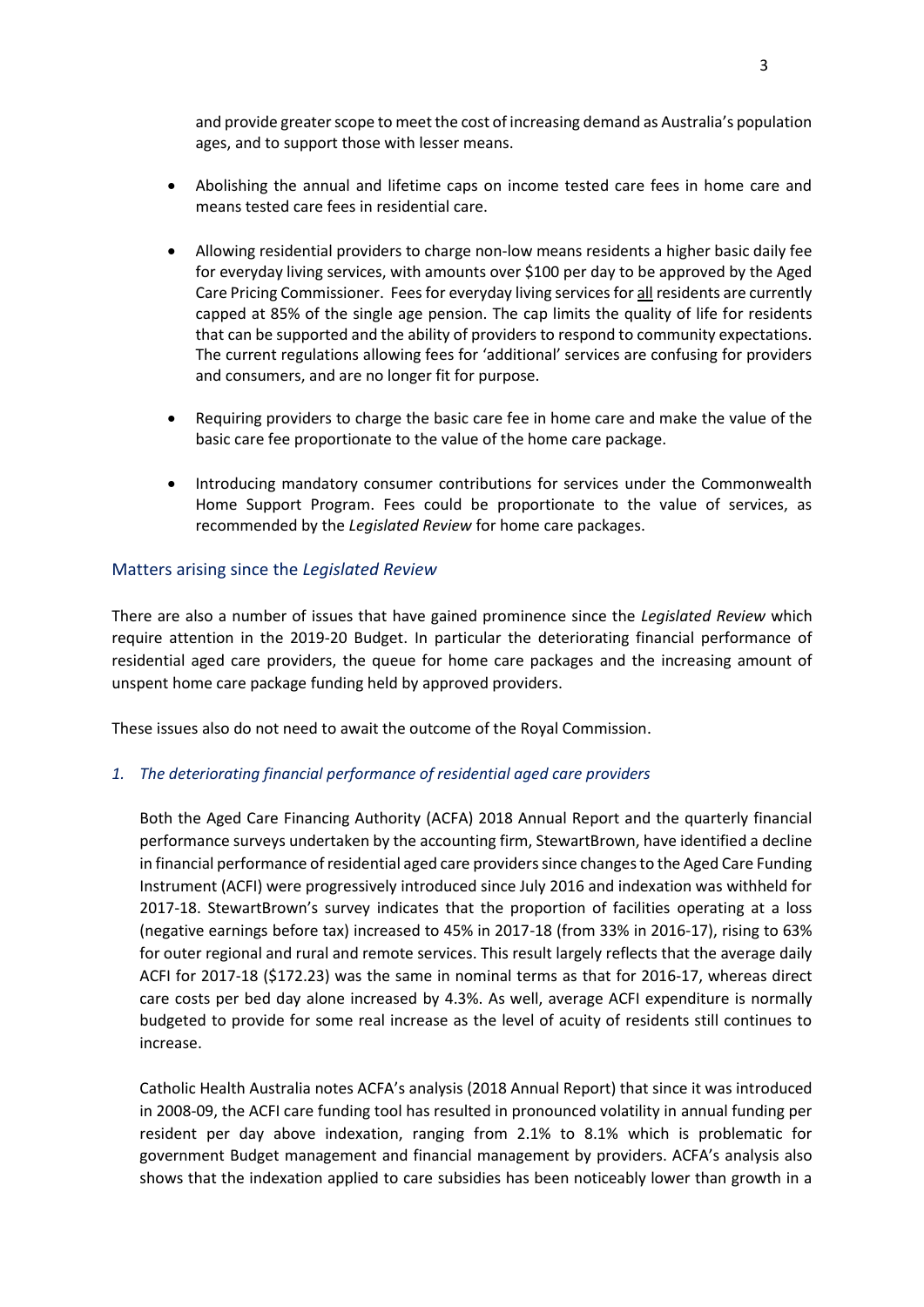range of cost price indices. In particular, wages (which account for 68% of total provider costs) as measured by WPI Health Care and Social Assistance have grown approximately twice as fast as ACFI prices since 2008-09.

In the absence of a market mechanism to determine care prices which reflect productivity gains driven by competition in the provision of services, the current indexation formula is intended to mimic the movement of prices in a competitive service environment. Not only is it failing to do this, but its premise is increasingly misplaced as the provision of aged care services is becoming more competitive as the supply of aged care places, especially the proportion that is home care, increases. Occupancy levels for aged care homes have been, on average, trending down.

The Government is currently reviewing alternative funding models to replace ACFI, including introducing independent external assessment of funding claims under any new funding model. Early indications are that the ACFI is likely to be replaced in the medium term, with the timing linked to the time needed to put in place a reliable external assessment workforce. In the meantime there is a need to address the deteriorating financial performance of residential aged care providers which, inter alia, is contributing to a decline in investment in residential aged care to build new stock and to refurbish older stock that meets current community expectations.

In the medium term, the government response to the current challenges facing the funding of care in residential care is likely to be in the context of implementing a new funding model and, if Catholic Health Australia's priorities for reform are accepted, in association with moves to increase consumer contributions by those who can contribute more to the cost of their care.

In the meantime, Catholic Health Australia recommends that the 2019-20 Budget includes:

- a commit, as part of a new funding model, to developing and implementing an indexation formula that more appropriately reflects the growth of costs, noting that the residential aged care sector is increasingly operating in a market that is as competitive as other sectors of the economy, and
- restoration of full indexation of the Complex Health domain of ACFI backdated to 1 July 2018 in order to relieve current financial pressures on residential care providers.

## *2. Home care package queue*

Introducing the national prioritisation queue for home care packages in February 2017 is providing, for the first time, a measure of unmet demand for home care.

The latest available data indicates that at 30 September 2018, there were 69,086 people waiting for their approved level package, but who had not yet been offered a home care package, and 57,646 who had been offered an interim home care package while they wait for a package at their approved level. This compares with 91,847 people with a home care package at 30 June 2018, many of whom are holding packages below their assessed care needs, and a target provision ratio of 151,000 to be achieved by 2021-22.

Catholic Health Australia acknowledges that as a result of recent decisions, the balance of high and low level packages is on track to be 50/50 by 2021-22, and that the proportion of high level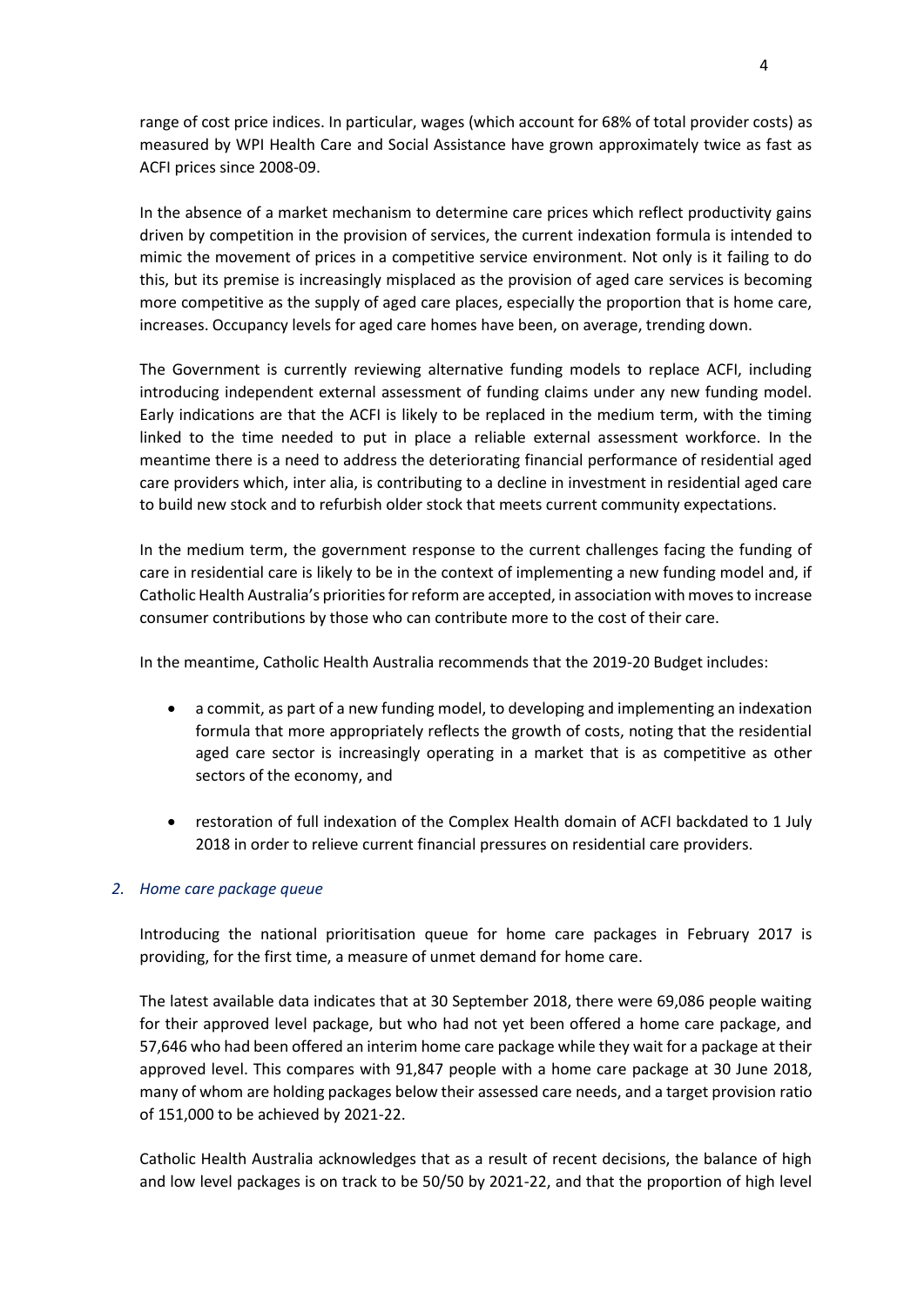packages will be higher sooner than originally budgeted as a result of recent Government decisions.

However, Catholic Health Australia highlights that these measures, including achieving a provision target of 151,000 by 2021-22, do not address the immediate needs of the 69,086 people who have been approved for a home care package but who have not yet been offered a package. Catholic Health Australia considers that there is not only a case for re-balancing the proportion of higher and lower level packages, but also to bring forward the achievement of the 151,000 service provision target to address the large number of people waiting for an offer of a home care package.

# *3. Unspent home care package funds*

The policy objective of allowing consumers to use their individual package flexibly, including to maintain a contingency amount, is appropriate. However, in practice, this flexibility is proving problematic for the following reasons:

- Unspent funds held by providers constitutes a large amount of Commonwealth funds that is not being used for care services, while adding to Commonwealth debt. Even as long ago as June 2017, unspent funds were estimated by the Department of Health at \$329 million (or \$4,600 per package). The September 2018 quarterly survey of home care providers by StewartBrown indicates the amount of unspent funds per package has increased to \$6,720. Unless consumer behaviour changes, which is unlikely, the amount of unspent funds will grow substantially in the medium term as the total number of packages and the proportion of higher level packages almost doubles.
- The requirement for providers to administer and account for individual consumer's unspent funds, and to hold those funds securely in trust, introduces considerable regulatory-related costs that diverts resources away from service delivery. These regulatory costs will be featured in the service pricing comparability table to be included on My Aged Care.
- It may create a perverse incentive for package funds to be accumulated and used for purposes not germane to providing appropriate care and support.
- The large amount unspent funds held in trust by providers creates a significant contingent liability for the Commonwealth.

One option is to cap the amount of a package that may be held as a contingency. However, a more efficient ongoing solution would be to introduce a debit card, which could also include a cap on the amount that can be held as a contingency, if desired.

In the circumstances, Catholic Health Australia recommends that the Budget includes a commitment to the inclusion of debit card functional in the new aged care payments system which is currently being developed.